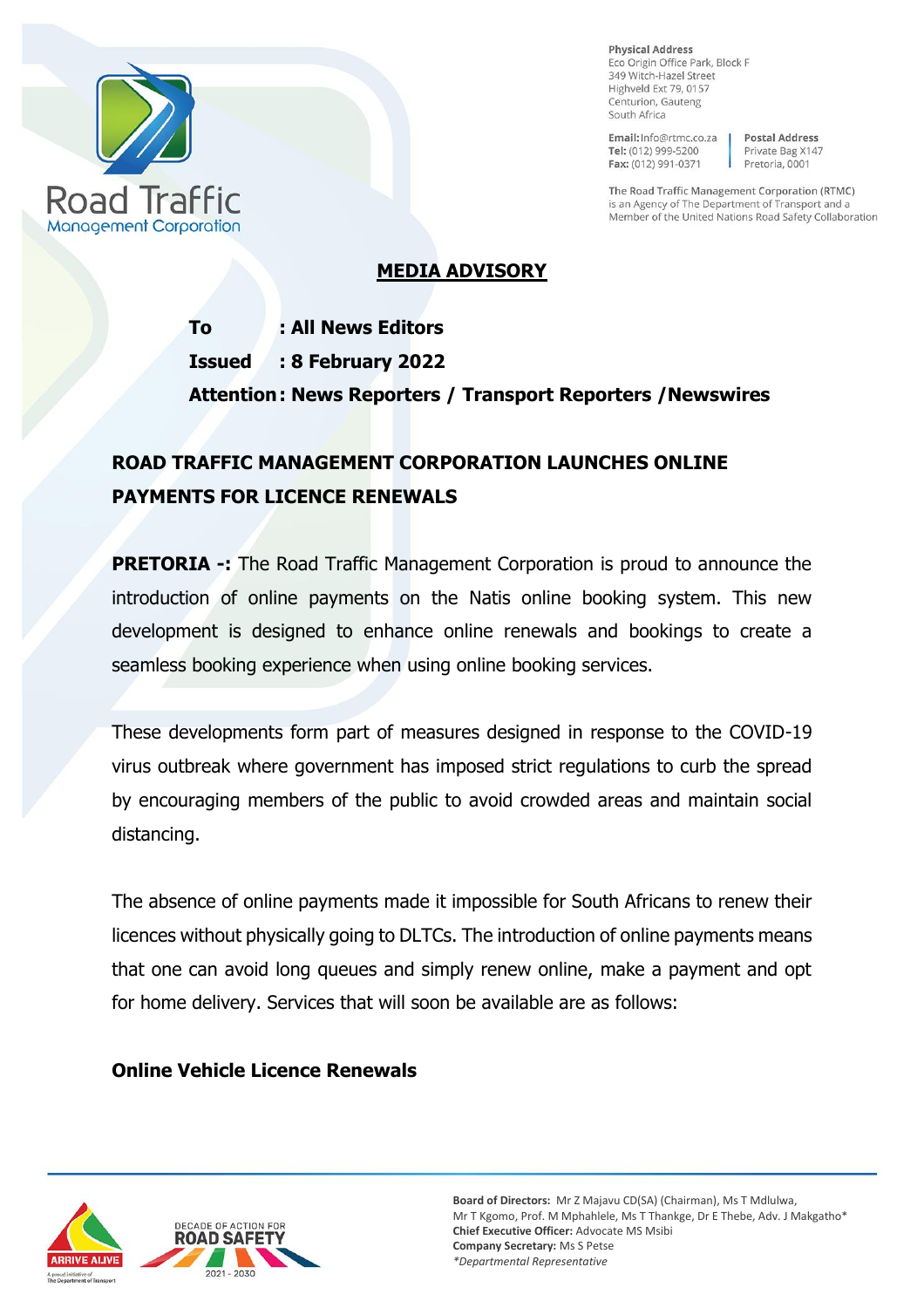Individuals and corporates will be able to register their account online. Thereafter they will pay the required amount for a vehicle disk renewal online. This payment will be allocated against their account. Once the payment is concluded, the vehicle licence disc will either be posted or couriered to the owner of the vehicle at an additional fee.

#### **Online Driver Licence Card Renewal**

Motorist will soon be able to renew and pay the prescribes fee online prior to presenting themselves at licensing centers for fingerprints, photos and eye tests.

#### **Online Registration and Notice of Change of Vehicle Ownership**

Participating financial institutions will be able to register vehicles online (as title holders), this will eliminate the process of registering at a registering authority.

The online vehicle registration fee will be levied on all registrations performed by Financial Institutions, Motor Dealers, Insurance Companies and Large Fleet Operators. The online registration function will allow an approved entity the ability to register a vehicle to themselves as title holder.

This online registration and release of titleholder function will allow identified institutions to record the event real time and ensuring that the integrity of NaTIS information is enhanced and maintained. The process is also fully automated representing a significant saving in costs for the old and new title holder.

#### **Payment for Online Crash Report**

In September 2019, the RTMC developed the Online Crash Reporting Application which allows members of the public to report minor crashes online without having to visit a South African Police Services (SAPS) station. This platform also allows members of the public to retrieve their own crash information and same applies to insurance companies.